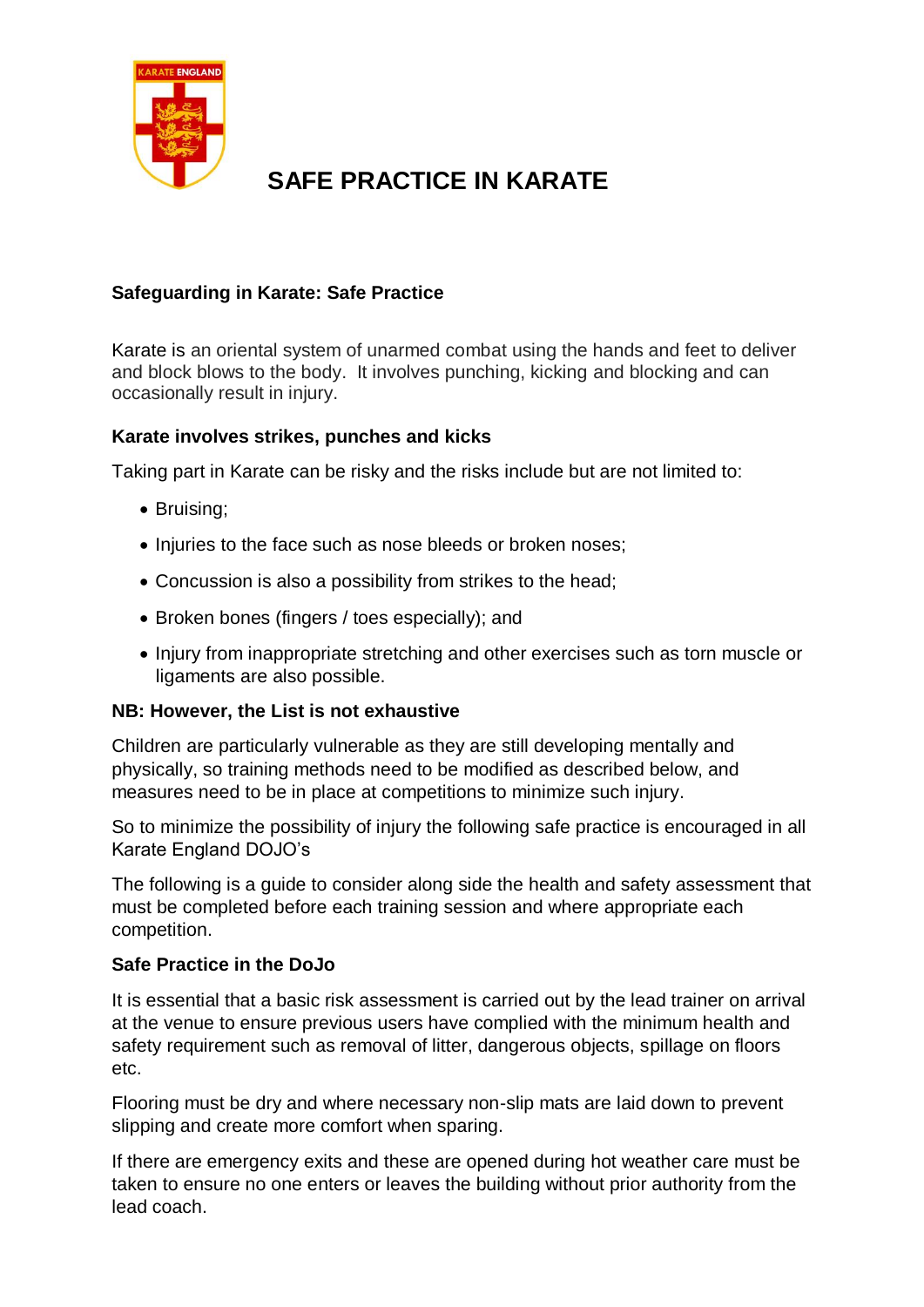

# **SAFE PRACTICE IN KARATE**

Safeguarding all participants whilst in the DoJo is the responsibility of the lead Sensei

## **Safe Practice in class**

Warm up is essential and must be appropriate for the activity that will take place later that session

Monitoring limitations of participants is vital to reduce muscle or ligament injury so encouragement is key but at participants own pace and ability

Asking if anyone has an injury before class starts and then advise participant accordingly to take care is good practice.

Avoiding excessive stretching and exercises such as press-ups on the knuckles or hitting heavy bags; the joints of children are still developing and can be damaged by these exercises.

Water is readily available for each participant if they need it to prevent dehydration

### **Safe Practice when sparing and in Kumite**

#### **Contact in Karate must be controlled as best as possible to avoid serious injury.**

All participants when sparing must strictly adhere to the following or taking part in Kumite competition: -

- Wear hand mits
- Gum shield
- Foot pads are optional
- **In particular with children under the age of 16 contact to the face/head is NOT permitted.**
- height or weight of the participants are a consideration in competition

Female participants are able to wear chest guards

• Sparing in training must be supervised and monitored